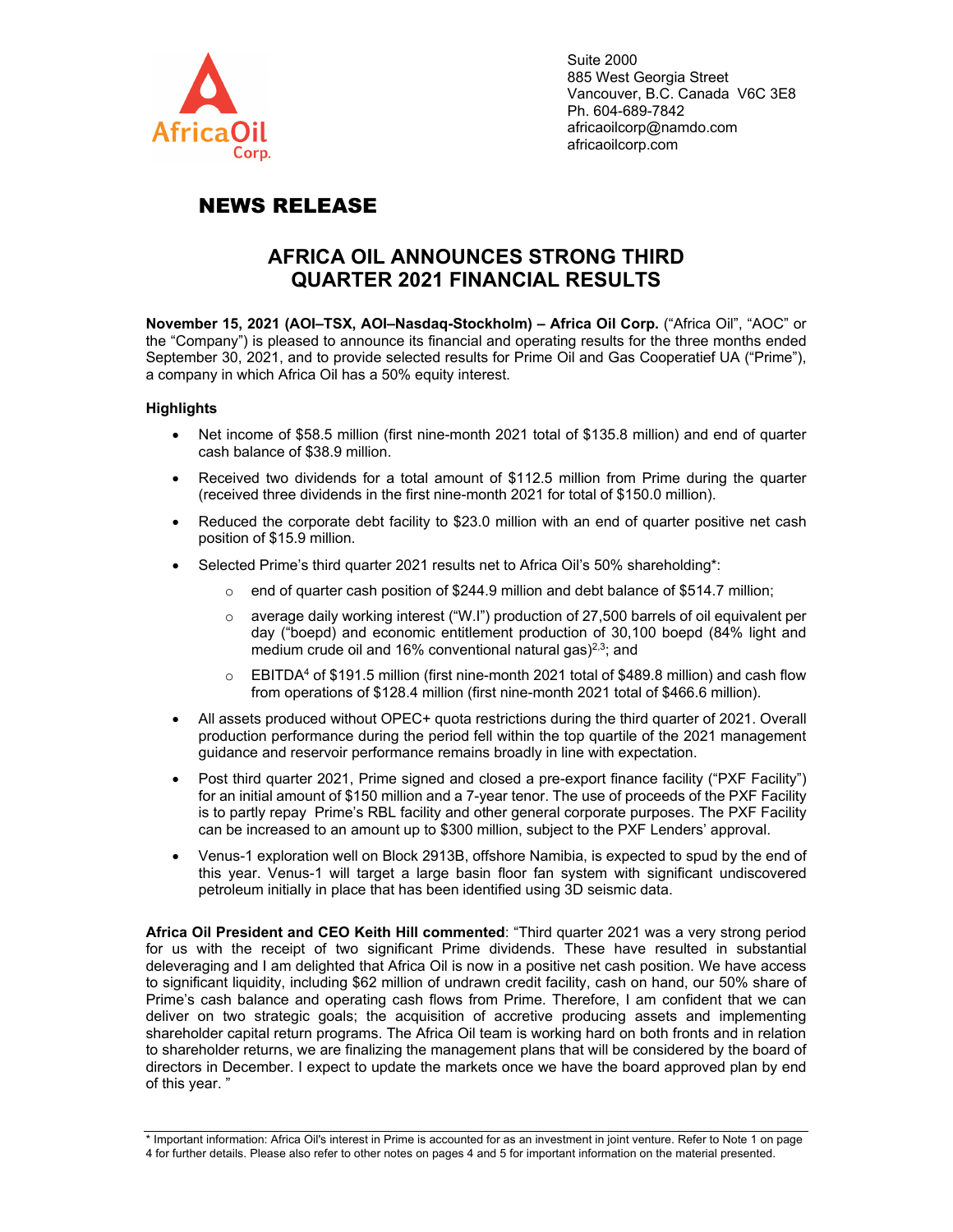## **2021 Third Quarter Financial Results**

## (Thousands United States Dollars, except Per Share and Share Amounts)

|                                                                 | 30 September 2021 | 31 December, 2020 |
|-----------------------------------------------------------------|-------------------|-------------------|
| Cash and cash equivalents                                       | 38,854            | 40,474            |
| Total assets                                                    | 959,606           | 910.499           |
| Short-term debt                                                 |                   |                   |
| Long-term debt                                                  | 23.000            | 141,000           |
| <b>Total liabilities</b><br>Total equity attributable to common | 67,306            | 156,212           |
| shareholders                                                    | 892.300           | 754.287           |

|                                                                                                                | Nine months ended  | Nine months ended  | Three months ended | Three months ended |
|----------------------------------------------------------------------------------------------------------------|--------------------|--------------------|--------------------|--------------------|
|                                                                                                                | 30 September, 2021 | 30 September, 2020 | 30 September, 2021 | 30 September, 2020 |
| Share of profit from investment in<br>joint venture<br>Share of (loss)/profit from<br>investment in associates | 168,331<br>(3,295) | 149,788<br>(660)   | 70,953<br>(1,205)  | 32,472<br>(717)    |
|                                                                                                                |                    |                    |                    |                    |
| Total operating income                                                                                         | 165,036            | 149,128            | 69,748             | 31,755             |
| Net operating income/(loss)                                                                                    | 152,033            | (75, 518)          | 63,694             | 28,465             |
| Net income/(loss)                                                                                              | 135,810            | (97, 459)          | 58,506             | 21,189             |
| Net income/(loss) per share - basic                                                                            | 0.29               | (0.21)             | 0.12               | 0.04               |
| Net income/(loss) per share - diluted<br>Weighted average number of share                                      | 0.28               | (0.21)             | 0.12               | 0.04               |
| outstanding - basic ('000s)<br>Weighted average number of share                                                | 472,973            | 471,738            | 473,505            | 471,950            |
| outstanding - diluted ('000s)<br>Number of shares outstanding                                                  | 477,268            | 471,738            | 477,799            | 475,150            |
| (000s)                                                                                                         | 473,929            | 471,950            | 473.929            | 471,950            |
| Cash flows (used in)/ provided by                                                                              |                    |                    |                    |                    |
| operations                                                                                                     | (7,769)            | (3, 433)           | (3,858)            | (2,679)            |
| Cash flows used in investing<br>Cash flows (used in)/provided by                                               | 140,408            | (448, 690)         | 112,286            | 18,944             |
| financing<br>Total change in cash and cash                                                                     | (134, 230)         | 153,185            | (104, 648)         | (25, 244)          |
| equivalents                                                                                                    | (1,620)            | (299,067)          | 3,764              | (9,032)            |
| Total change in equity                                                                                         | 138,013            | (85, 171)          | 65,586             | 26,839             |

The financial information in this table was selected from the Company's unaudited consolidated financial statements for the three months ended September 30, 2021. The Company's consolidated financial statements, notes to the financial statements, management's discussion and analysis for the three months ended September 30, 2021 and 2020, and the 2020 Report to Shareholders and Annual Information Form have been filed on SEDAR (www.sedar.com) and are available on the Company's website (www.africaoilcorp.com).

#### **FINANCIAL POSITION AND EARNINGS**

The Company recognized net operating income amounting to \$63.7 million during the three months ended September 30, 2021, compared with a net operating income of \$28.5 million during the same period in 2020. Included in the Company's share of profit from equity investments is profit from its 50% investment in Prime of \$71.0 million in the third quarter of 2021 compared with \$32.5 million during the third quarter of 2020. As at September 30, 2021, the Company had cash of \$38.9 million, compared with cash of \$40.5 million at December 31, 2020.

Prime distributed two dividends to its shareholders in the third quarter of 2021 with \$112.5 million received by Africa Oil. Since completing the acquisition of a 50% shareholding in Prime in January 2020 for \$520 million, Africa Oil has received 9 dividends from Prime for a total amount of \$350.0 million.

On July 16, 2021, the Company closed a new corporate loan facility ("Corporate Facility") with \$160 million committed by the lenders. On July 30, 2021, \$98.0 million was drawn down under the Corporate Facility in order to repay the Company's previous term loan in full. Africa Oil made a repayment of the Corporate Facility from the proceeds of the second Prime dividend received during third quarter 2021, reducing the outstanding balance to \$23.0 million. The undrawn Corporate Facility amount of \$62.0 million is available to Africa Oil until May 12, 2022, subject to the satisfaction of customary covenants.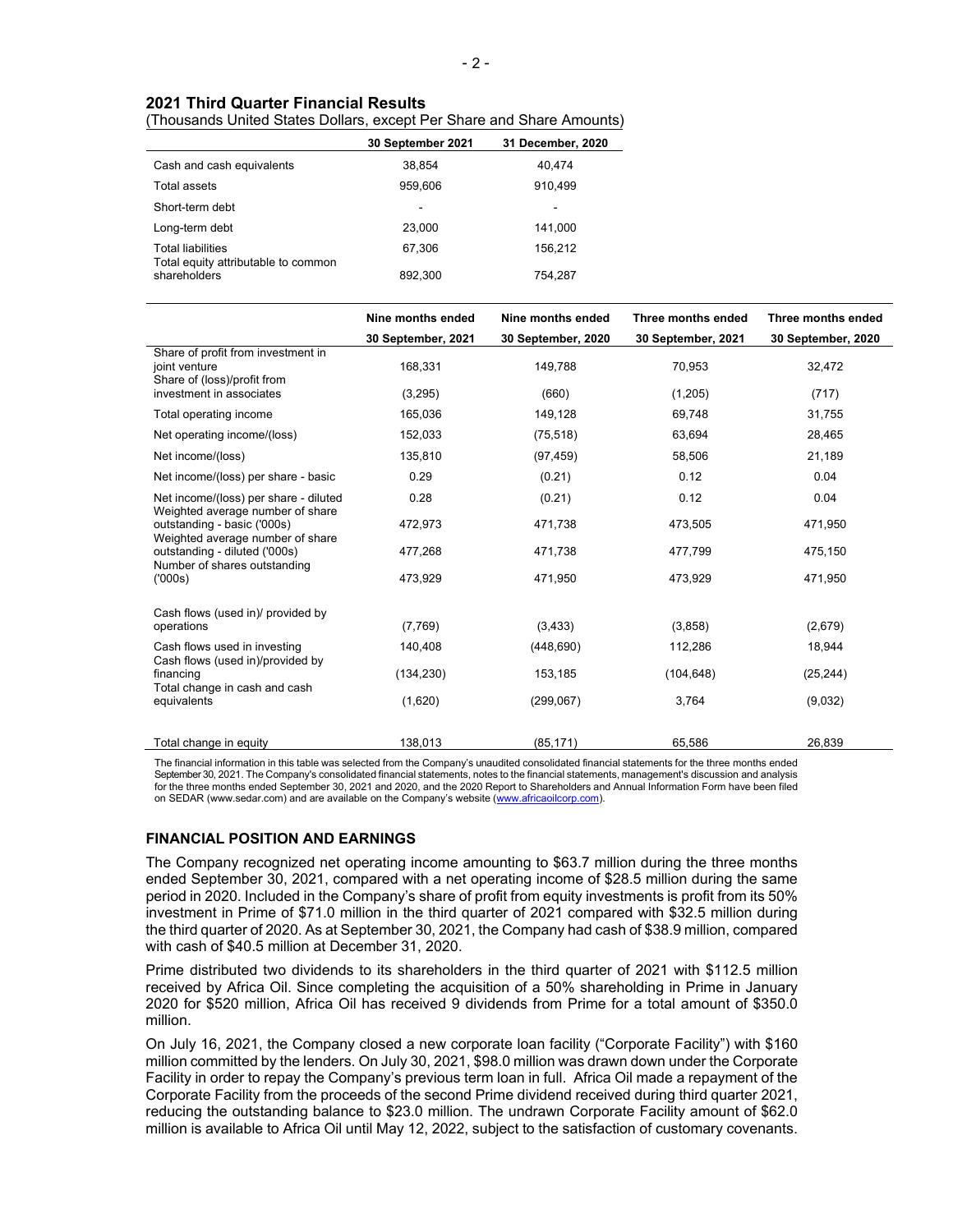OPEC+ quotas impacting Egina field were relaxed in June 2021, enabling all assets to produce without restrictions during the third quarter of 2021. Overall production performance for the third quarter of 2021 fell within the top quartile of the 2021 management guidance and reservoir performance remains broadly in line with expectation. Prime's third quarter 2021 average daily W.I. production was 27,500 boepd and economic entitlement production was 30,100 boepd (84% light and medium crude oil and 16% conventional natural gas), net to Africa Oil's 50% shareholding in Prime.

During the third quarter of 2021, Prime was allocated four oil liftings with total sales volume of approximately 4.0 million barrels or 2.0 million barrels net to Africa Oil's 50% shareholding.

Prime has sold forward and hedged 100% of its 2021 cargoes at an average price of \$62/bbl and six cargoes in the first half of 2022 at an average price of \$69/bbl. These contracts are with counterparties including oil supermajors and commodity trading houses. The counterparties are part of groups with investment grade credit ratings. Prime has not hedged any of its planned cargoes for the second half 2022, giving the Company exposure to improving oil prices associated with the economic recovery.

Third quarter 2021 average operating cost of \$5.2 per boe compares to second quarter 2021 average operating cost of  $$5.6<sup>5</sup>$  per boe and third quarter 2020 average operating cost of \$4.4 per boe.

Prime achieved third quarter 2021 sales revenue of \$164.1 million (first nine-month 2021 total of  $$445.0$  million); EBITDA<sup>4</sup> of \$191.5 million (first nine-month 2021 total of \$489.8 million) and cash flow generated from operating activities of \$128.4 million (first nine-month 2021 total of \$466.6 million), in each case net to Africa Oil's 50% shareholding. Capital expenditure during the quarter, net to the Company's shareholding was \$9.6 million (first nine-month 2021 total of \$15.3 million), which compares to the previous quarter expenditure of \$3.1 million. The increase is due to the increased investment activity on Prime' assets including the drilling of one infill well on the Akpo field.

As of September 30, 2021, Prime had a cash balance of \$489.7 million or \$244.9 million net to Africa Oil's 50% interest. Prime's gross cash balance includes the security deposit payment of \$305.0 million (\$152.5 million net to AOC's 50% interest) received from Equinor in respect of the tract participation in the Agbami field. Prime also had an outstanding debt balance of \$1,029.5 million or \$514.7 million net to Africa Oil's 50% interest.

Post third quarter 2021, Prime signed and closed a pre-export finance facility ("PXF Facility") for an initial amount of \$150 million. The PXF Facility is arranged by Shell Western Supply and Trading Limited and Africa Finance Corporation ("PXF Lenders") and has a 7-year tenor, extending the duration of Prime's debt profile on very competitive cost terms that are comparable to its RBL facility. The use of proceeds of the PXF Facility is to partly repay the RBL and other general corporate purposes. The PXF Facility can be increased to an amount up to \$300 million, subject to the PXF Lenders' approval.

### **2021 OPERATIONAL OUTLOOK**

On August 16, 2021, the Nigerian President signed the Petroleum Industry Bill into law as the Petroleum Industry Act, 2021 ("PIA"). The PIA will change the terms that are applied to Prime's licenses on renewal, or on voluntary early conversion and renewal. A number of amendments to fiscal terms have been made and the Company's analysis of their impact is ongoing, although these are expected to be positive overall.

In July 2021, the OML 130 Gas Sales and Purchase Agreement was signed by Prime and all other parties, settling historical gas sales from July 2018. Payment is now anticipated in the fourth quarter 2021. This will result in an additional \$87.0 million of sales revenue to Prime (\$43.5 million net to Africa Oil's 50% shareholding) for the three-year period from July 2018. This agreement has de-risked Prime's future cash flow generation as it facilitates regular payments to Prime for future gas sales from OML 130 assets. There is no change to 2021 Management Guidance announced on February 26, 2021, which is copied below:

| Guidance for Prime, net to AOC's 50% shareholding: |               |  |
|----------------------------------------------------|---------------|--|
| W.I. production (boepd)                            | 24,000-28,000 |  |
| Economic entitlement production (boepd)            | 26,000-30,000 |  |
| Cash flow from operations (million)                | \$310-\$4406  |  |
| Capital investment (million)                       | \$35-\$50     |  |
| Net Debt Repayment (million)                       | \$210-\$280   |  |
| Africa Oil's corporate budget (million)            | \$18-\$20     |  |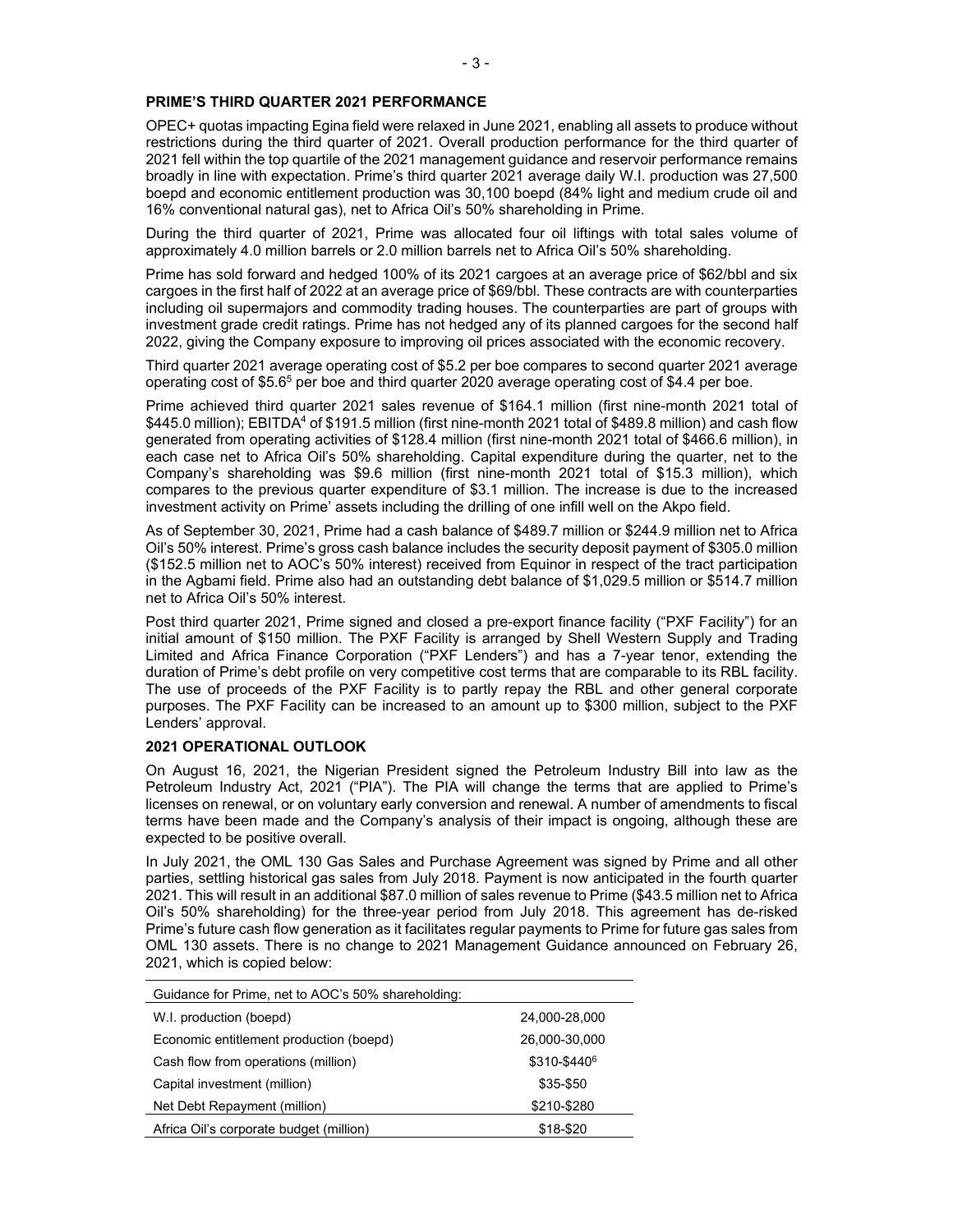In Kenya, Africa Oil and its JV Partners (Tullow Oil and Total Energies) have completed the redesign of the Project Oil Kenya to ensure it is technically, commercially and environmentally robust. Africa Oil and its JV Partners have presented a draft Field Development Plan ("FDP") to the government of Kenya ("GoK") ahead of the plan to submit a finalised FDP by the end of 2021, in line with license extension requirements provided by the GoK in December 2020. At the same time Africa Oil and its JV Partners are actively seeking strategic partners for the project. Based on the revised plan, Africa Oil believes that this project is an attractive commercial prospect for investors looking to access the East Africa oil and gas sector in both the upstream and midstream. It is intended that a strategic partner will be secured ahead of a Final Investment Decision ("FID").

Through its 30.9% shareholding in Impact Oil & Gas ("Impact"), the Company has exposure to the Venus-1 exploration well in Block 2913B, offshore Namibia which is expected to spud by year-end 2021. Venus-1 will target a large basin floor fan system with significant undiscovered petroleum initially in place that has been identified using 3D seismic data.

Africa Oil, through its direct and indirect (through Impact) shareholdings, has an effective combined interest of 31.2% in Africa Energy Corp. ("Africa Energy"). These investments provide the Company with exposure to Block 11B/12B and Block 2B, offshore South Africa.

On Block 11B/12B, Africa Energy and its joint venture partners are contemplating an early production system ("EPS") for a phased development of Block 11B/12B. The joint venture is currently performing development studies and preparing a field development plan and an environmental application with the intention of agreeing gas terms and submitting an application for a Production Right before the Exploration Right expires in September 2022. The EPS would provide first gas and condensate production from the Luiperd discovery and would accelerate the Block 11B/12B development timeline by utilizing existing nearby infrastructure in the adjacent block in order to supply gas to existing customers in Mossel Bay. The development of Block 11B/12B will have positive implications for the South African economy and will be critical in facilitating the country's energy transition away from coal with a domestic natural gas supply.

On Block 2B, the operator of the license is re-tendering for a rig to enable the joint venture to drill the Gazania-1 well before the Exploration Right expires in November 2022.

## **Management Conference Call**

Senior management will hold a conference call to discuss the results on Tuesday, November 16, 2021 at 09:00 (ET) / 15:00 (CET). The conference call may be accessed by dial in or via webcast:

| Canada                      | +1 647 794 1826                                                           |
|-----------------------------|---------------------------------------------------------------------------|
| North America toll free     | 800-289-0462                                                              |
| Sweden                      | +46 (0)8 5033 6573                                                        |
| Sweden toll free            | 0200 883 447                                                              |
| UK                          | 0800 358 6374                                                             |
| <b>Participant Passcode</b> | 202742                                                                    |
| Webcast URL                 | https://event.webcasts.com/starthere.jsp?ei=1512166&tp key=4a1<br>d4a9163 |

Please join the event conference 5-10 minutes prior to the start time. A recording of the webcast will be available on the Company's website after the event.

#### **NOTES**

- <sup>1.</sup> The 50% shareholding in Prime is accounted for using the equity method and presented as an investment in joint venture in the Consolidated Balance Sheet. Africa Oil's 50% share of Prime's net profit or loss will be shown in the Consolidated Statements of Net Income/Loss and Comprehensive Income/Loss. Any dividends received by Africa Oil from Prime are recorded as Cash flow from Investing Activities. The guidance presented here is for information only.
- <sup>2.</sup> Aggregate oil equivalent production data comprised of light and medium crude oil and conventional natural gas production net to Prime's W.I. in Agbami, Akpo and Egina fields. These production rates only include sold gas volumes and not those volumes used for fuel, reinjected or flared.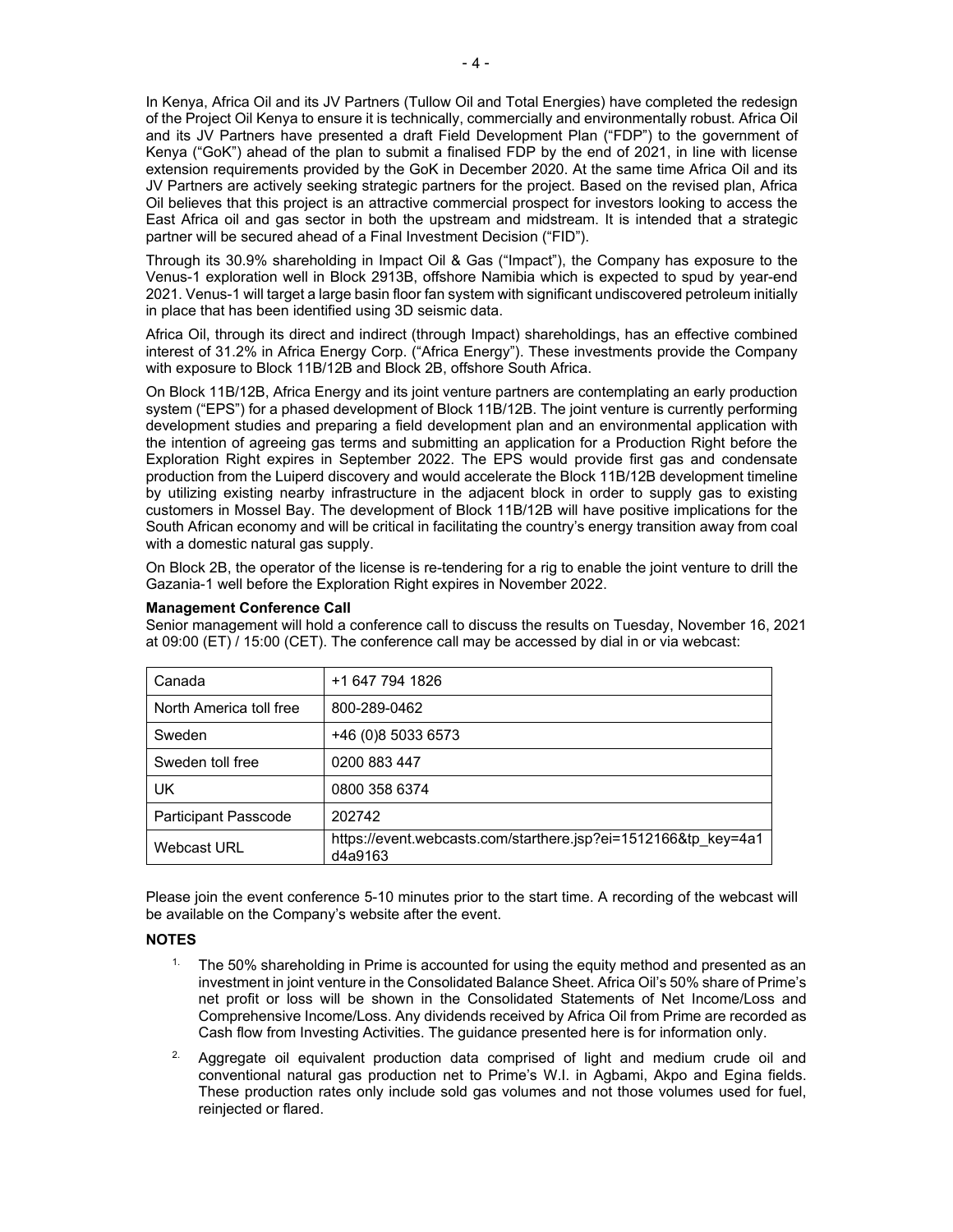- $3.$  Net entitlement production is calculated using the economic interest methodology and includes cost recovery oil, tax oil and profit oil and is different from working interest production that is calculated based on project volumes multiplied by Prime's effective working interest in each license.
- 4. Earnings Before Interest, Tax, Impairment, Depreciation and Amortization ("EBITDA") is not a generally accepted accounting measure under International Financial Reporting Standards ("IFRS") and does not have any standardized meaning prescribed by IFRS and, therefore, may not be comparable with definitions of EBITDA that may be used by other public companies. Non-IFRS measures should not be considered in isolation or as a substitute for measures prepared in accordance with IFRS.
- <sup>5.</sup> Second quarter 2021 average operating cost was revised from \$6.4 per boe to \$5.6 per boe following post period reconciliations.
- $6.$  Prime's cash flow from operations net to Africa Oil's 50% shareholding in the first nine-month 2021 amounted to \$466.6 million. This includes the \$152.5 million (net to Africa Oil) Agbami Security Deposit received from Equinor in second quarter 2021. Excluding this item, Prime's cash flow from operations for the first nine-month 2021 is \$314.1 million.
- $7.$  All dollar amounts are in United States dollars unless otherwise indicated.

#### **About Africa Oil**

Africa Oil Corp. is a Canadian oil and gas company with producing and development assets in deepwater Nigeria; development assets in Kenya; and an exploration/appraisal portfolio in Africa and Guyana. The Company is listed on the Toronto Stock Exchange and on Nasdaq Stockholm under the symbol "AOI".

For further information, please contact:

Shahin Amini IR and Commercial Manager shahin.amini@africaoilcorp.com T: +44 (0)203 982 6800

Sophia Shane Corporate Development sophias@namdo.com T: +1 (604) 806-3575

#### **Additional Information**

This information is information that Africa Oil is obliged to make public pursuant to the EU Market Abuse Regulation. The information was submitted for publication, through the agency of the contact persons set out above, at 5:30 ET on November 15, 2021.

#### **Advisory Regarding Oil and Gas Information**

The terms boe (barrel of oil equivalent) is used throughout this press release. Such terms may be misleading, particularly if used in isolation. Production data are based on a conversion ratio of six thousand cubic feet per barrel (6 Mcf: 1bbl). This conversion ratio is based on an energy equivalency conversion method primarily applicable at the burner tip and does not represent a value equivalency at the wellhead. Given that the value ratio based on the current price of crude oil as compared to natural gas is significantly different from the energy equivalency of 6:1, utilizing a conversion on a 6:1 basis may be misleading as an indication of value.

#### **Forward Looking Information**

Certain statements and information contained herein constitute "forward-looking information" (within the meaning of applicable Canadian securities legislation). Such statements and information (together, "forward looking statements") relate to future events or the Company's future performance, business prospects or opportunities.

All statements other than statements of historical fact may be forward-looking statements. Statements concerning proven and probable reserves and resource estimates may also be deemed to constitute forward-looking statements and reflect conclusions that are based on certain assumptions that the reserves and resources can be economically exploited. Any statements that express or involve discussions with respect to predictions, expectations, beliefs, plans, projections, objectives, assumptions or future events or performance (often, but not always, using words or phrases such as "seek", "anticipate", "plan", "continue", "estimate", "expect, "may", "will", "project", "predict", "potential", "targeting", "intend", "could", "might", "should", "believe" and similar expressions) are not statements of historical fact and may be "forward-looking statements". Forward-looking statements involve known and unknown risks, ongoing uncertainties and other factors that may cause actual results or events to differ materially from those anticipated in such forward-looking statements, including statements pertaining to instituting a dividend policy or implementing a share buyback program, utilization and drawdown under the new Corporate